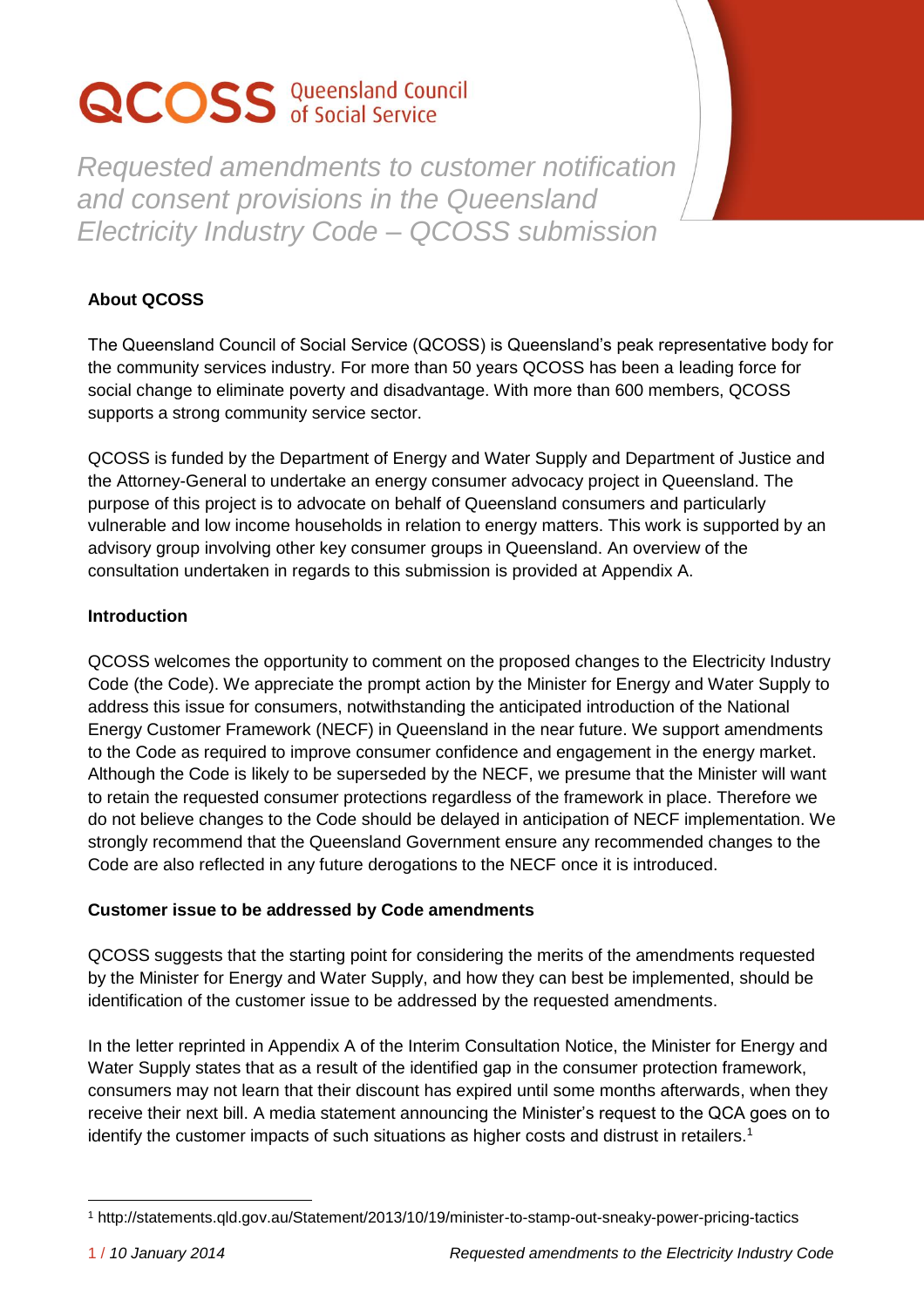

QCOSS agrees that any reduction or removal of discounts without the customer's prior awareness will have negative outcomes for consumers. The belief that they are still receiving a discount may lead customers to make poor decisions about their consumption or energy plan, or deter customers from seeking a better offer. The resulting unnecessary costs are not only a source of irritation to customers, leading to loss of confidence in the market, but may also increase the risk of bill shock and payment difficulties for vulnerable customers. Any of these outcomes can impact on the efficiency of the retail market as a whole. Therefore, we would argue that there is strong merit in amending the Code to address this issue.

The Minister's request to the QCA also notes that retailers may offer new or substantially different benefits, including tariff prices and discounts, to customers who have been purchasing energy under an evergreen contract for some time, and requests that retailers be required to obtain explicit informed consent in this case. For clarity, the associated ministerial media statement describes this as a request to:

*'ensure retailers obtain the explicit informed consent of customers when any changes are made to their contracts, including extending or adding new fixed benefits or plans, be they for discounts or price variations.'* 

The Interim Consultation Notice issued by the QCA has interpreted this request as relating to explicit informed consent obtained at the commencement of a retail contract. However, reading the Minister's letter in conjunction with the media statement suggests that the intention is for explicit informed consent to be obtained at the time changes are made, not simply at the start of the initial contract, to ensure customers are made aware when discounts and benefits are due to finish. Further, the Minister's letter defines benefits as including tariff pricing as well as discounts. QCOSS therefore suggests that the issue appears broader than what is presented in the QCA's Interim Consultation Paper. QCOSS suggests the consumer problem the Minister is seeking to address in this instance is the uncertainty faced by customers when retailers are able to unilaterally vary prices or discounts. We strongly support the Minister's actions to resolve this issue.

QCOSS considers that the ability of retailers to unilaterally vary prices or discounts is a problem for consumers, which has two facets. The first is that current regulatory arrangements allow prices and discounts to be varied without prior notice to customers. This results in impacts similar to those described above in relation to the unanticipated expiry of fixed term benefits. We believe that there is merit in amending the Code to address this issue, and note that the QCA took a similar position in 2010 when it amended the Code to require advance notice of price changes. <sup>2</sup> At the time, the QCA found that Code provisions allowing retailers to retrospectively increase prices shifted risk on to customers and was not conducive to promoting a competitive market for either consumers or retailers. Unfortunately, subsequent amendments to align the Code with the NECF resulted in a reversion back to the original provisions. We believe that reintroducing this protection for consumers is important to ensure a strong and effective competitive market.

 $\overline{a}$ 

<sup>2</sup> Queensland Competition Authority (2010). *Final Decision – Amendments to the Electricity Industry Code requiring prior notice for price changes*. Available at: http://www.qca.org.au/files/ER-EIC-QCA-FinalDeconEIC-0312.pdf.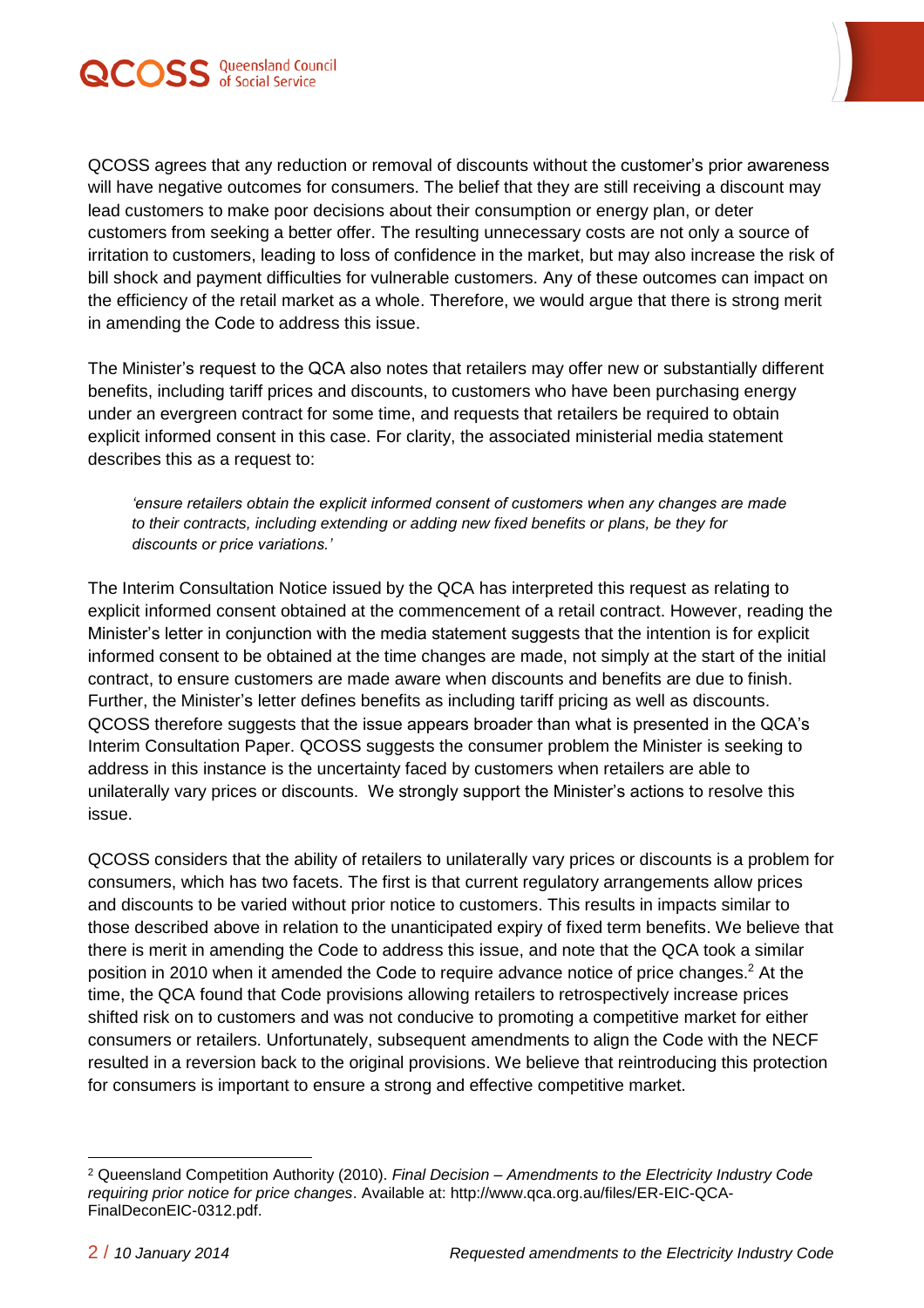



The second facet to this issue is the ability of retailers to vary prices during a fixed term contract, while still applying early termination fees if customers choose to respond to those price increases by switching retailers. This issue has been investigated by other consumer organisations, who are currently advocating for an amendment to the National Energy Retail Rules to prevent price increases during fixed term contracts. Research conducted by the Consumer Utilities Advocacy Centre (CUAC) found that 86 per cent of Victorian consumers thought it was unfair that retailers can change prices during a fixed term contract and more than 90 per cent supported regulatory change to prevent this from occurring. These results came from a survey sample that was fairly knowledgeable about the electricity market, with 80 per cent of respondents familiar with the terms and conditions of their contract and more than half aware that that regulations allowed price changes at the time that they entered their fixed term contracts.<sup>3</sup> The imbalance between the rights of retailers and consumers in this case generates cynicism, which can reduce consumers' willingness to engage in the retail market and lead to inefficient market outcomes. QCOSS believes there is merit in amending the Code to prevent changes to prices and other benefits during a fixed term contract or fixed benefit period, and that doing so is likely to improve the retail market in Queensland.

#### **Regulatory context**

The QCA has noted that the Queensland Government intends to implement the NECF in 2014, and suggested that any amendment to the Code would cease to have effect at this time unless the Government chooses to derogate from the NECF. QCOSS believes that this consideration should not deter the QCA from amending the Code. Public statements made by the Minister and comments made in documents published by the Department of Energy and Water Supply indicate that it is the government's intention to legislate derogations that will enhance consumer protections in the NECF. Therefore it can be expected that any amendment the Minister sees merit in making now will be retained following implementation of the NECF.

## **Electricity Code amendments**

## *Notification of a fixed term benefit expiring*

QCOSS agrees there is value in amending clause 4.4.4 of the Code to extend it to fixed benefit periods as well as fixed term contracts. If the fixed term benefits are offered under an evergreen contract, the requirements set out in this clause are equally as relevant as if it was a fixed term contract that was approaching expiry. Providing customers with a reminder that their benefit is about to expire and that other options are available may stimulate competition by prompting customers to investigate other offers.

Where fixed term benefits are offered under a fixed term contract, but expire before the contract does, the advantages of reminding customers that their benefit is ending are in avoiding bill shock and enabling customers to make more efficient consumption decisions. In this case amendments to clause 4.4.4 should include a requirement to advise customers of the date the benefit will expire,

 $\overline{a}$ <sup>3</sup> Consumer Utilities Advocacy Centre (2012). *Fixing up fixed term contracts: What are consumers saying?* Available at:

http://www.cuac.org.au/index.php?option=com\_docman&task=doc\_download&gid=272&Itemid=30.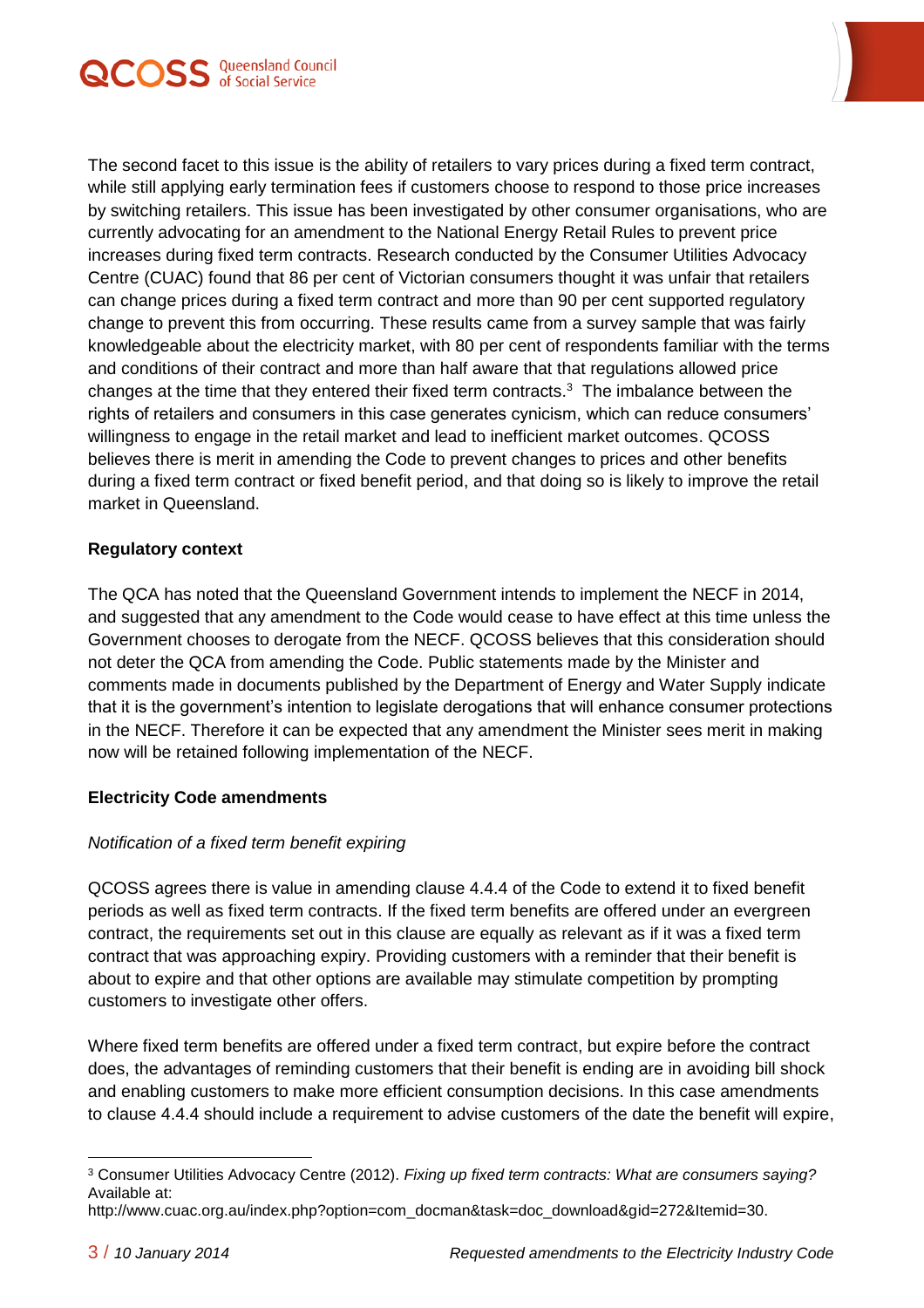

the amount of time remaining in the contract, early termination fees that would apply if they choose to end the contract, and the existence (if any) of other contractual options the retailer is prepared to offer without imposing an early termination fee.

While QCOSS supports amendments to clause 4.4.4, we believe other Code amendments are required to fully address the problem of unanticipated changes to contract benefits for consumers. These are discussed further below.

#### *Explicit informed consent*

QCOSS supports Code amendments to improve the information provided to customers prior to and upon entering into a market contract. Descriptions of contract and fixed benefit terms on price fact sheets may confuse customers and contribute to the problem of customers not realising when their benefit has or is about to expire. Two examples of information from price fact sheets about fixed benefit periods are provided below:

'*This Energy Plan has no fixed term. At the end of the 2 year Fixed Benefit Period this Energy Plan, including all applicable discounts and account credits, will continue for a further 2 year Fixed Benefit Period, unless we contact you or the Energy Plan is otherwise terminated. An Early Termination Fee only applies for the first 2 year fixed benefit period*.' 4

'*The agreement continues until terminated by you or us. The Energy Plan period (fixed term benefit period) is 12 months. At the end of your Energy Plan period the benefits of your plan will end*.' 5

Neither of these price fact sheets include information about what a fixed benefit period is, or specify in the description of the discounts that they apply for a limited period. Requiring changes to the way this information is presented, for example by separating information about the fixed benefit period from that about the contract term or requiring information about fixed benefit periods to be included with the details of the benefit, could enable customers to make better informed decisions when entering into market contracts.

Lack of transparency around the value of benefits is a broader issue, with the ACCC recently initiating action against AGL South Australia over what it considers to be misleading representations in relation to discounts.<sup>6</sup> QCOSS suggests that there is a general need to strengthen requirements about how information about benefits is presented on energy price fact sheets, to provide greater transparency around the value of benefits and the potential for them to change during the course of the contract.

It is also worth noting that the two price fact sheets quoted above present tariff information differently, with one providing annual costs at various consumption levels and the other unit prices. This is a consequence of changes made to the Code in July 2012 to align it with NECF that

 $\overline{a}$ 4

http://www.agl.com.au/~/media/AGLData/DistributorData/PDFs/Q\_PFS\_R\_E\_2SEL5\_g3p2f0a0b0bt0dd2.pdf

<sup>5</sup> http://www.originenergy.com.au/files/necf/QLD\_Electricity\_Residential\_Energex\_DailySaverPlus.PDF

<sup>6</sup> http://www.accc.gov.au/media-release/accc-takes-action-against-agl-south-australia-for-alleged-false-ormisleading-representations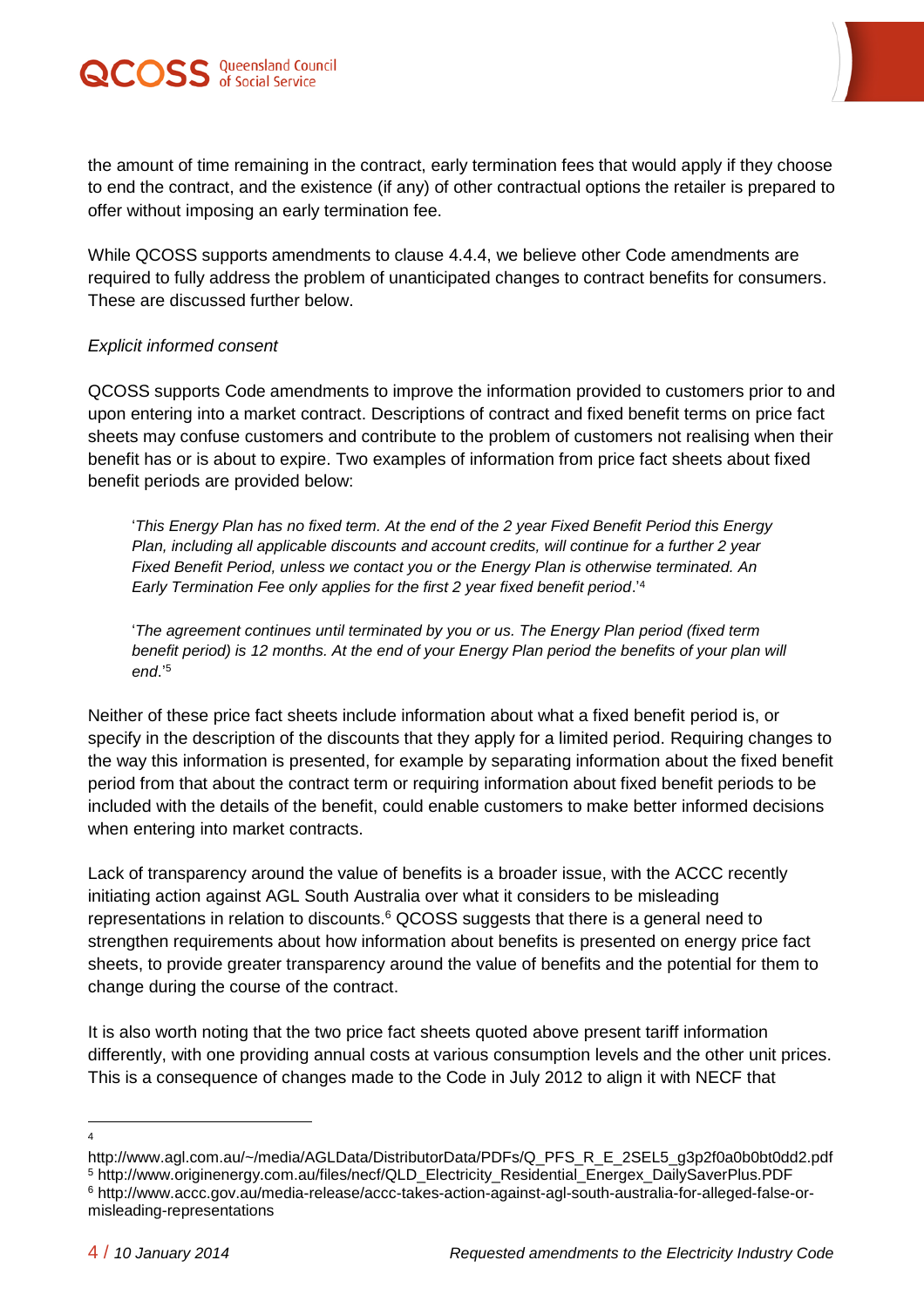

effectively removed requirements that price fact sheets follow a standardised format, with clause 8.2.2 stating only that price fact sheets *may* take the form set out in the AER Retail Pricing Information Guideline. This makes it very difficult to effectively compare offers. Amending the Code to require a standardised price fact sheet format would be beneficial for consumers. However, as the AER Retail Price Information Guideline does not refer to fixed term benefits, making such an amendment in conjunction with changes to clarify information about fixed benefit periods would also require a change to the AER Guideline.

#### *Price changes*

QCOSS suggests the intent of the second part of the Minister's Code amendment request is broader than simply obtaining explicit informed consent upon entering into to a new fixed term contract. The Minister's letter and media release suggests that the requested amendments are to apply to changes made under pre-existing contracts. As noted previously, the Minister's media release clearly states that the request to the QCA aims to "*ensure retailers obtain the explicit informed consent of customers when any changes are made to their contracts, including extending or adding new fixed benefits or plans, be they for discounts or price variations*". Taking into account the context in which the Minister made the request, QCOSS infers that the consumer issue to be addressed by the requested Code amendments is unexpected changes to prices or discounts. If so, then this issue could be addressed by amendments to the provisions relating to price changes.

Based on the Minister's letter and the associated media statement, QCOSS believes that the intention of the Minister's request to require explicit informed consent is to provide customers with more certainty around changes to prices and discounts under existing market contracts. We strongly support this intention and suggest that it may be achieved by:

- Amending clause 4.12.6 to require that retailers notify customers of changes to any tariffs, charges or discounts that apply to their account, by individual written notice, at least 20 business days before they come into effect.
- Inserting a clause in the Code prohibiting changes to tariffs, charges or discounts during the period of a fixed term contract (or in the case of evergreen contracts with fixed term benefits, during the benefit period).

These amendments would directly address the problem of customers facing unexpected increases in bills due to changes to prices and discounts, including expiry of fixed term benefits, and the resulting perceptions of unfairness and disengagement with the market. Consequently QCOSS believes that these amendments are needed in order to meet the intent of the Minister's request to the QCA.

#### *Other proposed amendments*

QCOSS has consulted with the Queensland Consumers Association in developing this submission and is aware of their proposal that retailers should be required to provide information about the availability of standard retail contracts in a range of circumstances, such as when advising them of the impending expiry of a fixed term contract or fixed benefit period. We support this proposed amendment, with a requirement that retailers also advise customers where to find more information about contract types and a copy of the standard retail contract. The AER's Energy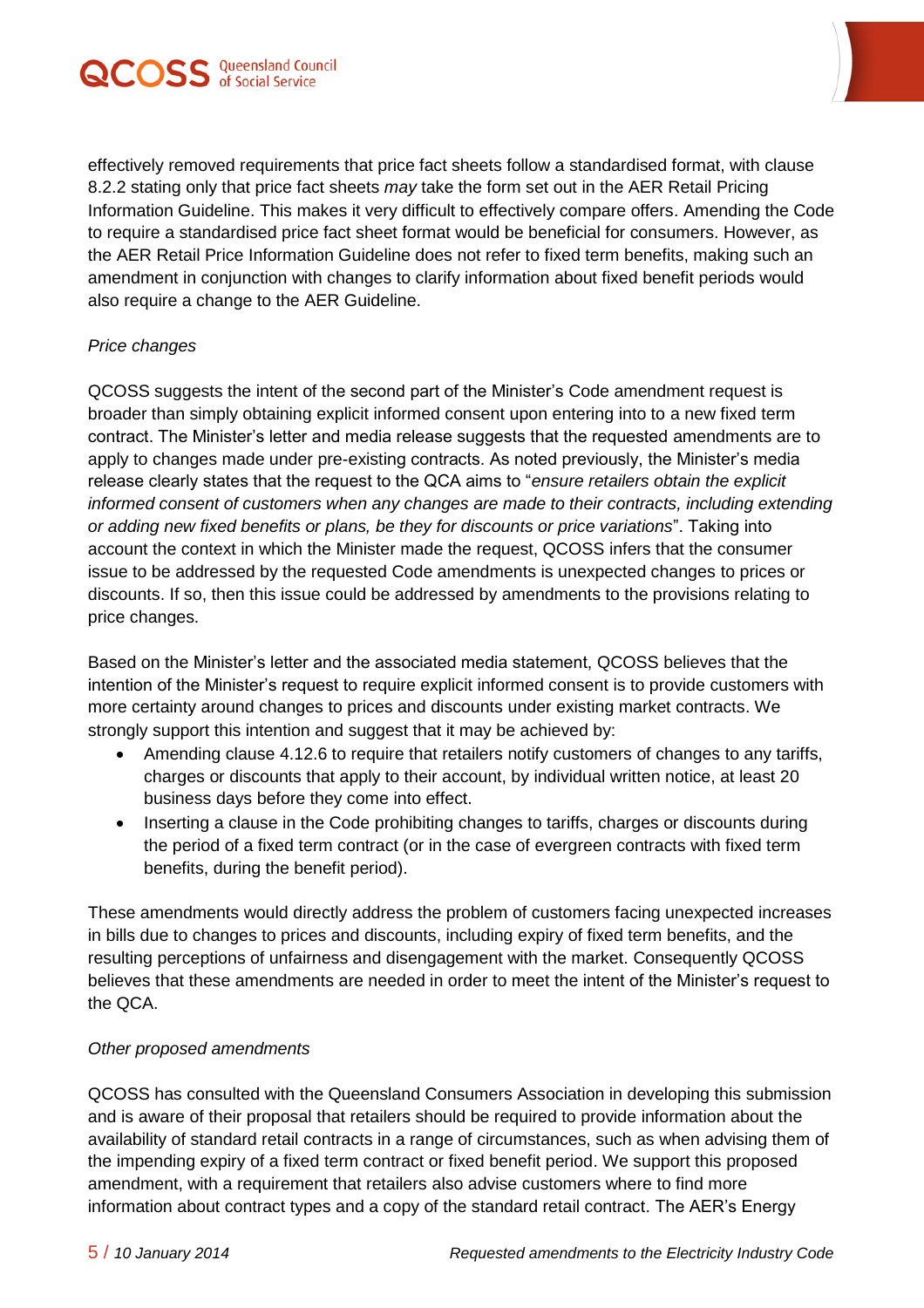



Made Easy website includes an information hub for consumers which may be a useful reference point in this regard, although separate links to the standard retail contract may also be provided. Such a requirement may assist in improving consumers' energy literacy, and therefore their capacity to engage in the market.

#### **Application to the Gas Industry Code**

QCOSS believes that similar amendments to the Gas Industry Code are warranted. A brief review of offers listed on the QCA price comparator and retailer websites indicates that retailers are offering similar discount models for gas, and therefore it can be expected that the same issues are likely to occur. Anticipated increases in gas prices in the next few years increases the likelihood that such pricing tactics will become a source of dissatisfaction for consumers, as has been the case in the electricity sector. Applying the same amendments to the Gas Code at this time may avert future complaints as well as providing similar benefits for the efficiency of the market.

#### **Conclusion**

In summary, QCOSS recommends that the following amendments be made to the Code:

- Extend clause 4.4.4 to fixed benefit periods
- Insert additional sub-clauses in clause 4.4.4 clarifying the information to be provided to customers with a fixed term contract where the benefit expires earlier than the contract
- Amend clause 4.12.6 to require that retailers notify customers of changes to any tariffs, charges or discounts that apply to their account, by individual written notice, at least 20 business days before they come into effect
- Insert a clause in Chapter 4 of the Code prohibiting changes to tariffs, charges or discounts during the period of a fixed term contract (or in the case of evergreen contracts with fixed term benefits, during the benefit period)
- Amend clause 8.2.2 of the Code to standardise the information required in energy price fact sheets and improve the transparency of information provided about fixed term or other benefits

We also recommend that similar changes are made to the Gas Industry Code.

QCOSS is pleased to have this opportunity to comment on proposed amendments to the Electricity and Gas Industry Codes. We are encouraged by the Minister's commitment to developing a consumer protection framework that ensures Queensland customers are able to enjoy the benefits of a fair and competitive market. QCOSS looks forward to working further with the QCA and Queensland Government to progress this goal.

For more information, or to discuss this submission, please contact Nadine Lester, Energy Policy Officer, on 3004 6900 or [nadinel@qcoss.org.au.](mailto:nadinel@qcoss.org.au)